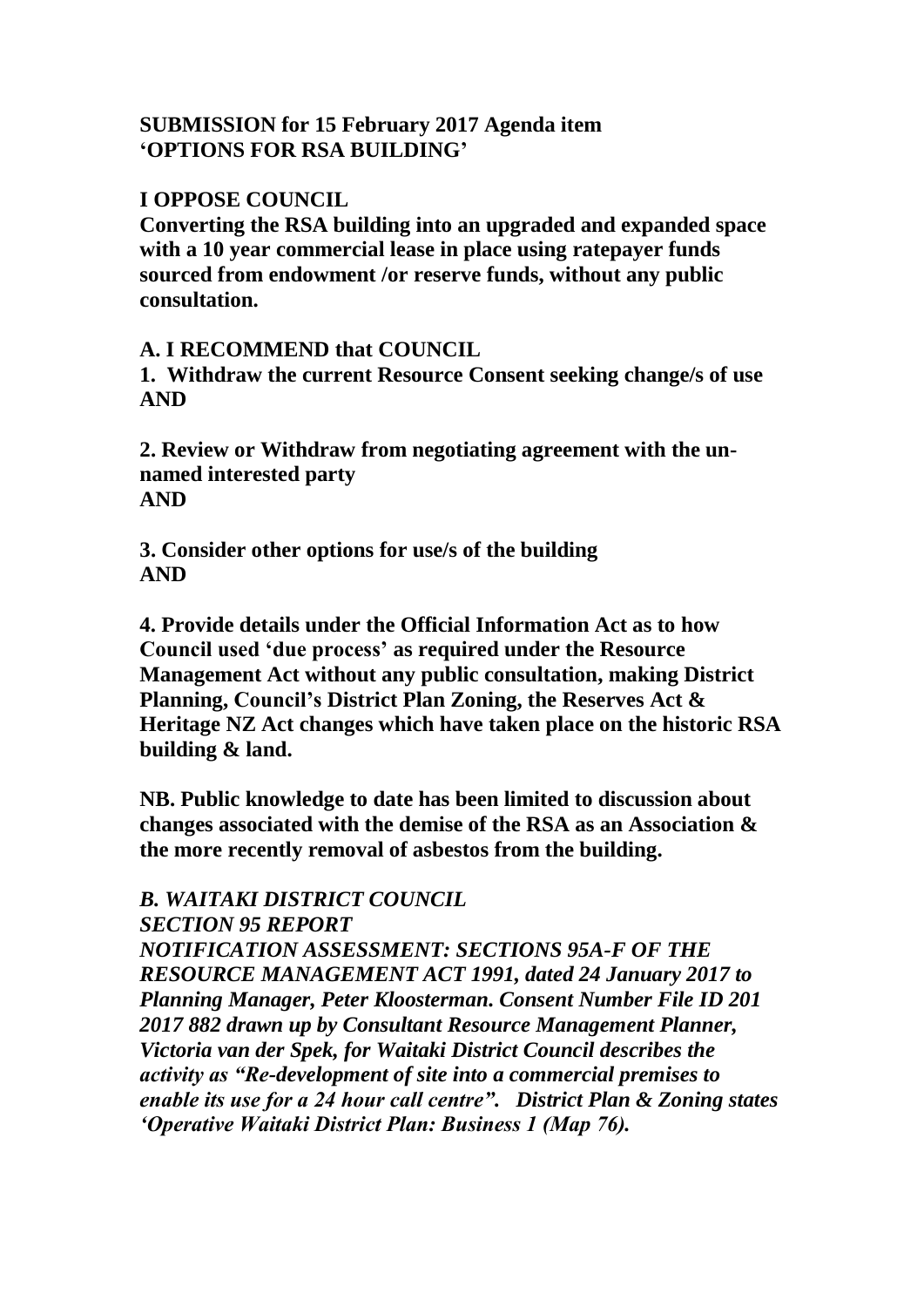*The consent will be presented to Council's Planning Unit on 25 January, 2017.* 

*The Consultant Planners report states 'The Council has concluded, for reasons later stated that the application should be processed on a nonnotified basis.*

### **C. QUESTIONS**

- **1. How was the historic RSA building (& nearby Volunteer Drill Hall?) been changed to Commercial in a new Business 1 Zoning in mid 2016 without public consultation. The building, built after WWII had War Memorial status & was built by & for returned servicemen & women. Along with the neighbouring land & memorial gardens set aside & still in use today for ANZAC remembrance, was a permitted us on Crown Land. It is understood that the status changed to Recreation Reserve for Community use in mid 2016.**
- **2. How can ratepayer Endowment or Reserve funds be used to provide space for Commercial / Business use? Council's 'expectation' that 'return on investment (will) improve over time' (Condition 1d) is concerning, as is Council's financial control over Endowment & Reserve funds when Council opinion states that this particular Commercial use will be 'equal or better than they do in their current investment' (Condition 1c).**
- **3. Why are there no building design plans or surveyed ground plans showing the project upgrading / development / traffic movement & CarPark?**
- **4. Where is / are traffic movement plans from road & rail transport authorities? The RSA building as part of the original War Memorial ground, is bounded by SH1, the South Island main trunk railway line, Wairere Dell Reserve & Itchen St which feeds between Oamaru's main (Thames St) & SH1, with two streets (Wharfe & Ure Sts) leading to the South Hill which is zoned Residential.**
- **5. Development of a CarPark for up to 45 cars as accessed off Itchen Street through Wairere Dell is not made clear, especially when at the moment Monday to Friday, another 40 to 50 cars, mostly owned by WDC employees, are parked in**